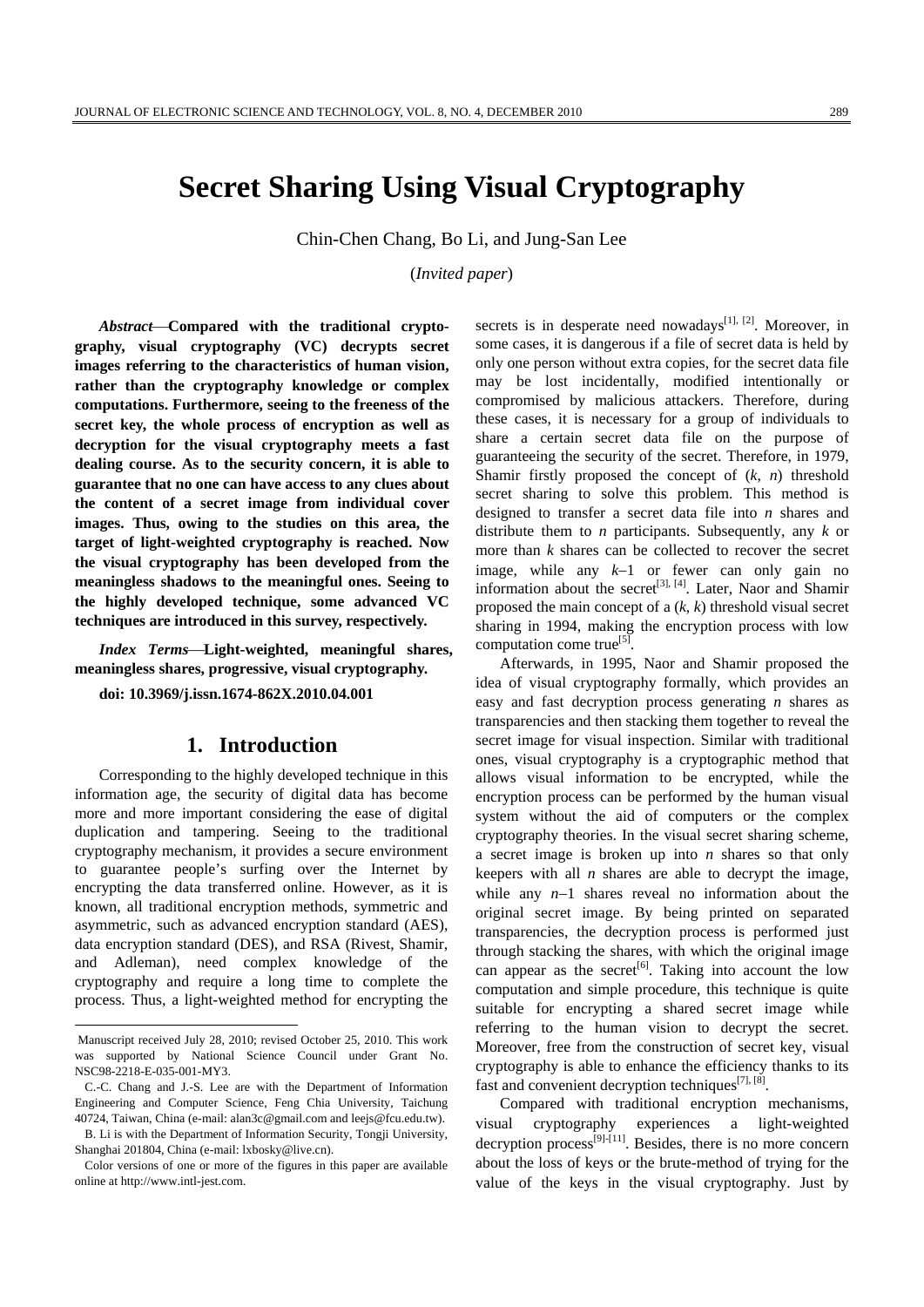stacking the shares owned by a group of people together, the secret images can come out in time securely and efficiently[12].

In addition, seeing to various kinds of images, the visual cryptography has been applied to the binary images, grayscale images, colorful ones, and the progressive mechanism with their shares varying from meaningless to meaningful ones. It is concerned that the meaningless shares always cause suspicion of others, thus leading to the risks during the data transmission. As a result, the meaningful shares come into being referring to the technique of steganography, in which the merged image is called camouflage image in the revealing process. Different from previous visual cryptography schemes, which generate meaningless shares with noises, the idea of generating shares with meaningful contents can achieve a more secure system for secret sharing courses [13].

The remainder of this paper is organized as follows. In Section 2, the visual cryptography methods for the binary, grayscale, and colorful images that are referred to generate meaningless shares as well as the progressive mechanism are introduced. Subsequently, in Section 3, the visual cryptography for meaningful shares is demonstrated, which also consists of the binary, grayscale, colorful images, and the progressive methods. Finally, we make the conclusions in Section 4.

# **2. Visual Cryptography for Meaningless Shares**

In this section, we introduce four techniques for visual cryptography, where the shares are based on binary image, grayscale image, and color image, respectively. And the progressive method is illustrated in the last. These techniques focus on dealing with different types of shares needed to reveal a secret image, and guarantee that the secret image can be transmitted on the Internet securely without heavy computation or complex encoding/decoding process.

#### **2.1 Meaningless Shares for Binary Images**

As it is known to all, the binary image is a simple kind of image format, which includes only two levels 0 and 255. Nowadays, this kind of image is occupying an important position in the image handling area corresponding to this visual world. Though the binary image just refers to simple operations, it still can lead to multifarious valuable effects. Thus, within idiographic image dealing systems, it is always necessary to convert original images into the binary ones for further usage.

On the purpose of applying visual cryptography to the binary image domain, the dealer firstly extends a secret pixel into a block of  $2\times 2$  sub-pixels, which contains a group of two white pixels and two black pixels. Additionally, the

white pixels are denoted as transparent, while the black ones are just black as shown in Table 1. It is obvious that if a stacked image is constructed by two same shares, it shall contain two white pixels and two black ones whose result comes out as white, shown as share 1 in Table 1. On the other hand, if a stacked image is generated by the opposite shares, it comes out as black containing four black pixels, which is displayed as share 2.

Here an example of (2, 2)-method is given to illustrate the visual cryptography in the binary image domain<sup>[1]</sup>. During the encryption, every pixel is turned into two blocks, each of which belongs to the corresponding share image. In this way, the two shares are gained successfully. To reveal the secret image, two corresponding blocks are stacked together to retrieve the secret pixel, where both share blocks of a white secret pixel are the same while those of a black secret pixel are complementary as listed in Table 2. As a consequence, the white pixel here is represented by a block with the stacked result of half white sub-pixels, and a black secret pixel is all black as shown in Table 2.

Moreover, the effect of the (2, 2) method is shown in Fig. 1, where the middle two images are the shares of the secret image with letters. When stacking the two transparencies together, the secret image can be extracted owing to the rules for binary images mentioned above. Just referring to the human vision system, the content of secret can be decrypted faultlessly.

|  | Table 1: Stacking pixel process |  |  |
|--|---------------------------------|--|--|
|--|---------------------------------|--|--|

| Secret pixel | Share 1 | Share 2 | Stacked result |  |  |
|--------------|---------|---------|----------------|--|--|
|              |         |         |                |  |  |
|              |         |         |                |  |  |
|              |         |         |                |  |  |
|              |         |         |                |  |  |

Table 2: Share blocks of the (2, 2)-VSS

| Secret pixel color<br>Share blocks                                                                                                                                                                                               |  | White |  |  |  | <b>Black</b>                                     |  |  |  |  |  |    |
|----------------------------------------------------------------------------------------------------------------------------------------------------------------------------------------------------------------------------------|--|-------|--|--|--|--------------------------------------------------|--|--|--|--|--|----|
| $2\times2$ block of the<br>first share                                                                                                                                                                                           |  |       |  |  |  | 52  25  32  33  33  24  32  23  33  33  34       |  |  |  |  |  |    |
| $2\times2$ block of the<br>second share                                                                                                                                                                                          |  |       |  |  |  | (52   25   25   35   32   23   32   33   34   23 |  |  |  |  |  | I. |
| Stacked 2×2 block $\boxed{\blacksquare}$ $\boxed{\blacksquare}$ $\boxed{\blacksquare}$ $\boxed{\blacksquare}$ $\boxed{\blacksquare}$ $\boxed{\blacksquare}$ $\boxed{\blacksquare}$ $\boxed{\blacksquare}$ $\boxed{\blacksquare}$ |  |       |  |  |  |                                                  |  |  |  |  |  |    |



Fig. 1. Visual cryptography in binary image domain: (a) original secret image, (b) the first share image, (c) the second share image, and (d) the stacked result of (b) and (c).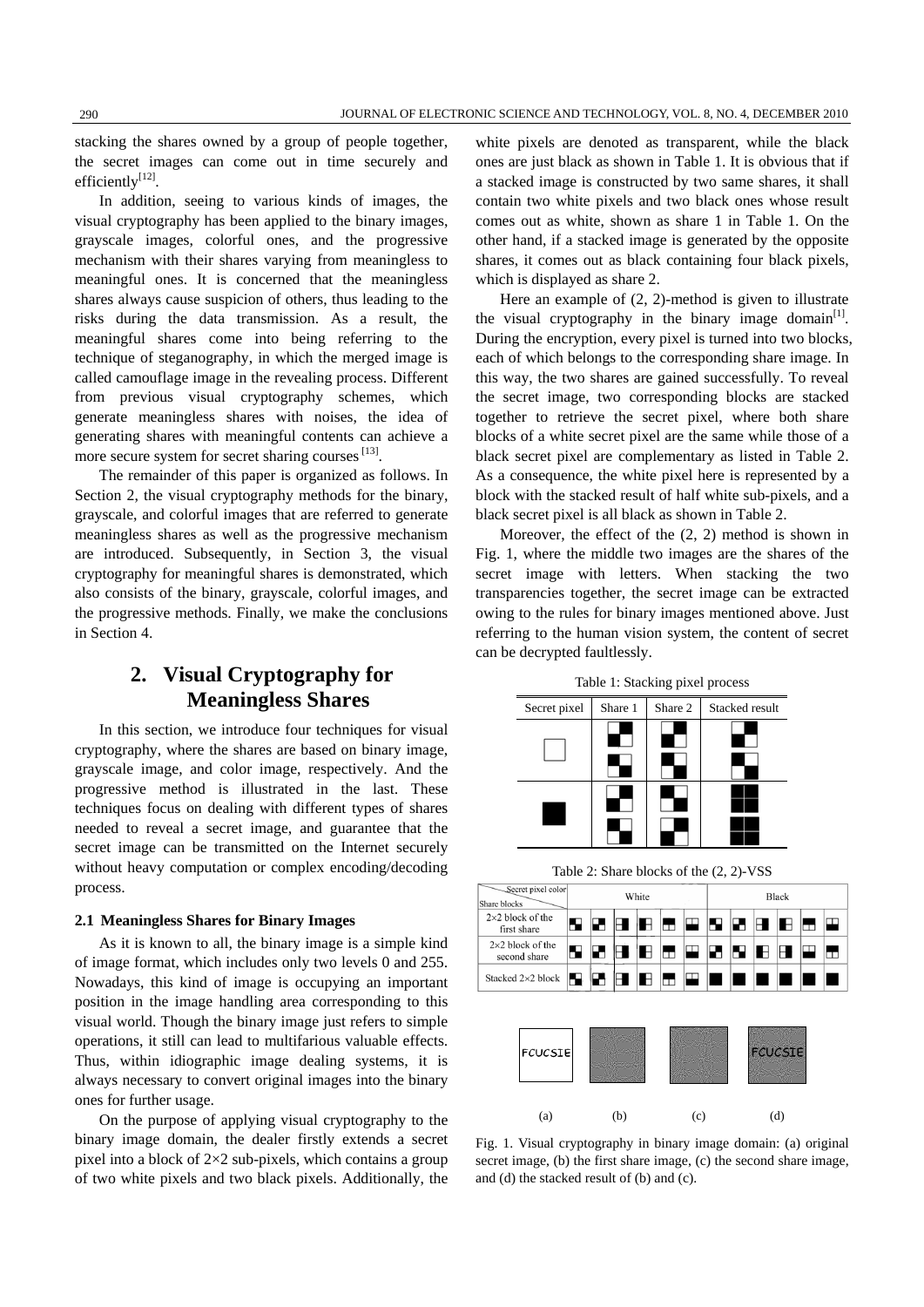In addition, Chen and Wu proposed a (2, 2) VSS scheme for two secret images to guarantee the multiple secrets embedding $[14]$ . During the revealing process, the first secret image is decrypted only by stacking two shares. In succession, the second secret image is revealed by stacking two shares while one share is rotated. Note that the rotating angle can be 90˚, 180˚, or 270˚, allowing that the images are in rectangular form. For each secret pixel, it is turned into two share blocks  $b_{i_1}$  and  $b_{i_2}$  in the share images  $S_1$  and  $S_2$ , in which the size of blocks is  $2 \times 2$ . Moreover, there is only one white sub-pixel in  $b_i$ , where  $p_i$  represents the corresponding position of the white sub-pixel in  $b_{i}$ , and  $p'$  represents the white one in the rotated sub-pixel. The detailed construction mechanism for it can be seen in Table 3. As it is shown, if the second secret image is decrypted by rotating the first share image with 90° clockwise and  $p_i$  is in the bottom right, then  $p'_i$  is in the bottom left. During the encryption process, the two sub-pixels of  $b_{i_2}$  are firstly set for the directors of  $p_i$ and  $p'$ , following the denoting colors of secret pixels. Later on, the other sub-pixel colors are defined satisfying the block  $b_{i_2}$  with half black and half white. What is more, if the secret pixels are both white (W) before and after rotation, the positions  $p_i$  and  $p'_i$  belong to the bottom sub-pixels in  $b_{i_2}$  shall be white; while the others belong to the upper ones shall be black (B). As a result, a white sub-pixel comes into being both before and after rotation in the stacking results. Thus for the decryption process, the stacked results of  $b_{i_1}$  and  $b_{i_2}$  are determined just corresponding to the colors of the sub-pixels within the positions  $p_i$  and  $p'_i$ . In this system, two secret images can be hided faultlessly referring to the rotation. In addition, the rotation has to be focused on the angle of 90˚, 180˚, and 270˚, by which the color of the sub-pixels can be decided following the instructions shown in Table 3.

| Table 3: Instruction table                        |                                         |     |     |     |  |  |  |  |
|---------------------------------------------------|-----------------------------------------|-----|-----|-----|--|--|--|--|
|                                                   | Two secret pixels with/without rotating |     |     |     |  |  |  |  |
| <b>Block</b>                                      | W/W                                     | W/B | B/W | B/B |  |  |  |  |
| Share 1                                           |                                         |     |     |     |  |  |  |  |
| Share 2                                           |                                         |     |     |     |  |  |  |  |
| Stacked image                                     |                                         |     |     |     |  |  |  |  |
| Stacked image<br>with rotating<br>share 1 for 90° |                                         |     |     |     |  |  |  |  |

A basic example for the mechanism of Chen and Wu is illustrated in Fig. 2, where two secrets are extracted after rotating the first share by 90˚ clockwise. Thus, two secret images can be hidden with only two shares. Note that Fig. 2 (f) is the rotated result of Fig. 2 (c), while Fig. 2 (d) and (g) are the share 2. Owing to this mechanism, the number of secret images can be largely extended. Therefore, the visual cryptography can be applied to the key management, message concealment, authorization, identification, and the entertainment domains with low storage requirement.

Considering the convenience visual cryptography has brought, numerous fields in the real world can meet a challenge of applying this technique to their current studies. For example, as to the military affairs, it is possible to embed more secret information into limited shares to transfer the secrets securely and guarantee the rights of the whole group of people with the help of visual cryptography.

#### **2.2 Meaningless Shares for Grayscale Images**

Grayscale image is an image where the value of each pixel is an independent pattern, that is to say, it carries the intensity information only in the photography and computing domains. This kind of image is also known as black-and-white image, composed exclusively of shades of gray, varying from black at the weakest intensity to white at the strongest part. Different from the binary images, which in the context of computer imaging are images with only two colors, black and white, the grayscale images have many shades of gray levels between the exact black and white. In addition, the grayscale images are regarded as monochromatic, representing their absence of any chromatic variation. As a result of measuring the intensity of light at each pixel in a single band of the electromagnetic spectrum, the intensity of a pixel in the grayscale images is expressed within a given range from 0 to 255.

For the grayscale images have been widely applied nowadays, the visual cryptography for the grayscale domain shall be demonstrated as below, whose experimental result is shown in Fig. 3.



Fig. 2. An example for the mechanism of Chen and Wu: (a) secret image 1, (b) secret image 2, (c) share 1, (d) share 2, (e) stacked image 1, (f) share 1 rotated by 90° clockwise, (g) share 2, and (h) stacked image 2.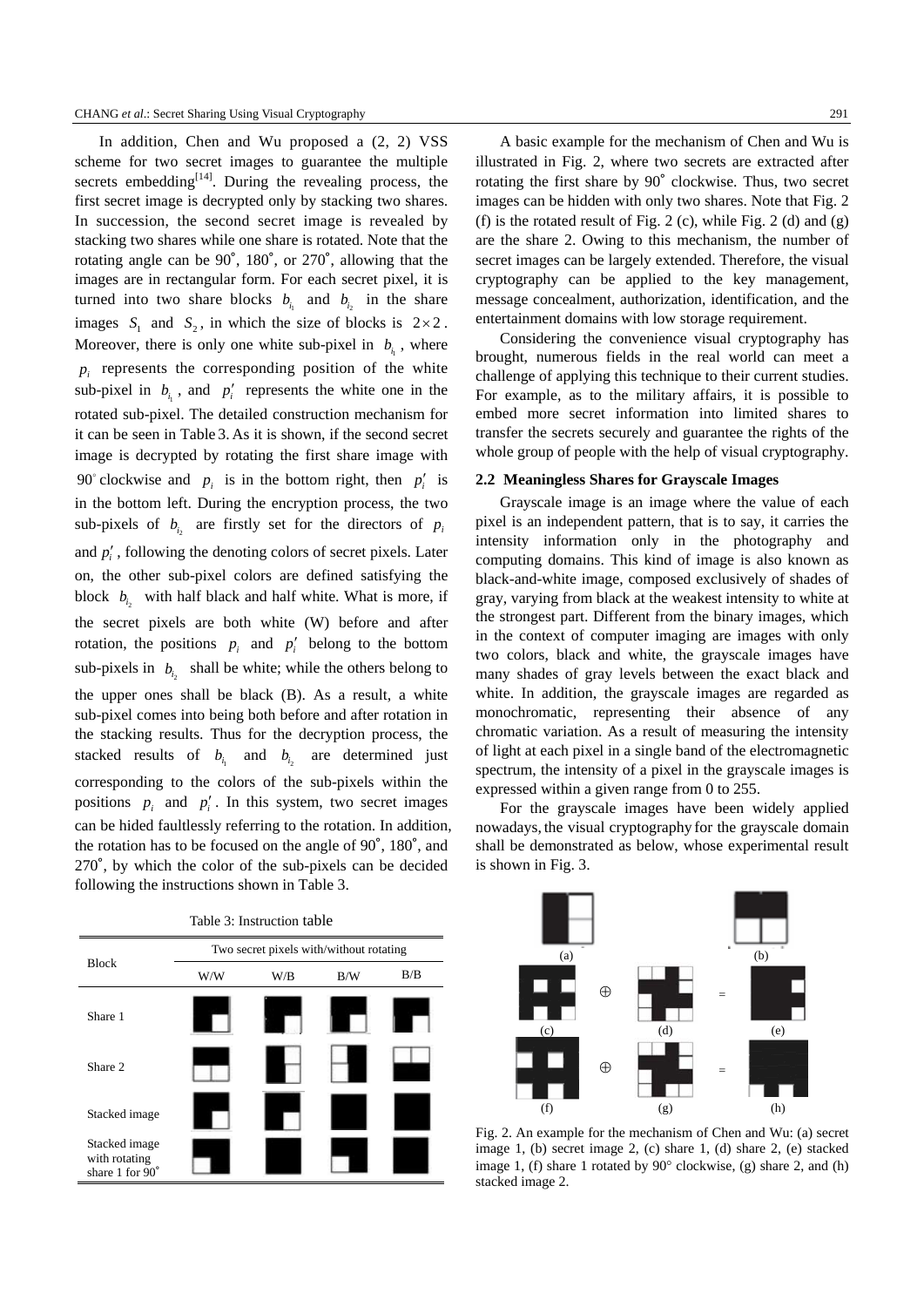

Fig. 3. An experimental result: (a) and (b) meaningless shares for grayscale image and (c) stacked image.

When dealing with the grayscale image, it is always firstly changed into the halftone one. Moreover, the transformed halftone image is black-and-white only, whose format is quite suitable for generating the shares of visual cryptography. Therefore, in the method of  $Hou<sup>[15]</sup>$ , the grayscale image is at the beginning transformed into the halftone one, and then the shares for gray-level images are generated.

After the grayscale image is converted into a blackand-white halftone one, each black or white pixel is extended into 2×2 blocks for the two transparencies following the principles in Fig. 1. Along with this course, if the pixel is white, one combination is chosen from the upper two rows randomly to construct blocks in share 1 and share 2. On the other hand, if the pixel is black, one combination is selected from either two rows optionally to form the transparencies in the blocks of both shares. According to this way, each pixel in the halftone image has been decomposed and as a result two transparencies can be generated to share the secret image, which is in the grayscale domain.

Besides, to improve the quality of the reconstructed secret block, Chen *et al*. proposed a (*t*, *t*) VSS scheme for grayscale images in  $2007^{[16]}$ . In their scheme, a secret image is first partitioned into several blocks with size  $b =$  $h \times c$  pixels. Then the secret block shall be encoded into  $t$ share blocks. Based on the concept of pattern density, for each secret block, the dealer can generate *t* share blocks. For example, the patterns with higher density of black pixels can be replaced with darker regions. On the contrary, the patterns with higher density of white pixels can be represented by brighter regions. Thus, the quality of the reconstructed secret block is improved. As is seen, the scheme works out the average intensity of each grayscale block and maps all the possible intensities into the *b*/2+1 levels. For each secret block, the dealer constructs *t* share blocks containing *b*/2 black pixels and *b*/2 white pixels. In succession, each secret block corresponds to a reconstructed secret block with *b*/2+*v* black pixels, where  $v=0, 1, \dots, b/2$ . The scheme also presents two techniques named histogram width-equalization and histogram depthequalization. These techniques are utilized to adjust a secret block to its corresponding share blocks. However, when the information is only a small part of the histogram area within the secret image, the loss of the information may occur. Thus, this method is somehow limited on the information detriment issues.



Fig. 4. Additive and subtractive models: (a) additive model (Monitors) and (b) subtractive model (color printing press).

#### **2.3 Meaningless Shares for Colorful Images**

Seeing to the advantages of visual cryptography, it is needed to apply this method to the colorful images instead of the binary image only to achieve a more efficient mechanism and enhance the wide usage of this technique. Hou has proposed the method for visual cryptography in 2002, which focuses on the decomposition colorful  $images^{[15]}$ .

The additive and subtractive models shown in Fig. 4 are used to describe the constitutions of colors in the method of  $Hou<sup>[15]</sup>$ . In the additive system, the primaries are red, green, and blue (RGB), while in the subtractive model, colors are represented by applying the combinations of colored-lights just reflected from the surface of a certain object.

As human eyes cannot identify color pixels which are too tiny, the nearby color pixels shall be mixed up in the view of human eyes and form an average color. Since the halftone and color-decomposition techniques can be used to display various colors, Hou offered a scheme for color visual cryptography construction. In the method, every pixel of a halftone image is expanded into a 2×2 block on two sharing images, and the block is filled with cyan (C), magenta (M), yellow (Y), and transparent color, respectively. Referring to these four colors, two stacked images can generate various colors with different permutations. As is seen in Table 4, the distribution of colors in share 1 and share 2 of the first row is the same, thus the human vision perception can mix up and equalize the effect of the four stacked pixels mentioned above. Subsequently, a white-like color is laid out. As to the color intensity, cyan, magenta, and yellow, each occupies a quarter of the block, saying (1/4, 1/4, 1/4).

Besides, share 1 and share 2 of the second row exchange the positions of cyan and transparent color to reveal two cyan pixels: one magenta pixel and one yellow pixel within the four pixels after stacking. Therefore, the color intensity is (1/2, 1/4, 1/4), showing a cyan-like color. We can follow the construction rule shown in Table 4 to select a distribution of colors for generating the blocks in share 1 and share 2 to obtain two colorful shares. After stacking the two shares, a secret image can be gained, whose color intensity is able to range from  $(1/4, 1/4, 1/4)$  to  $(1/2, 1/2, 1/2)$ . The experimental result is shown in Fig. 5.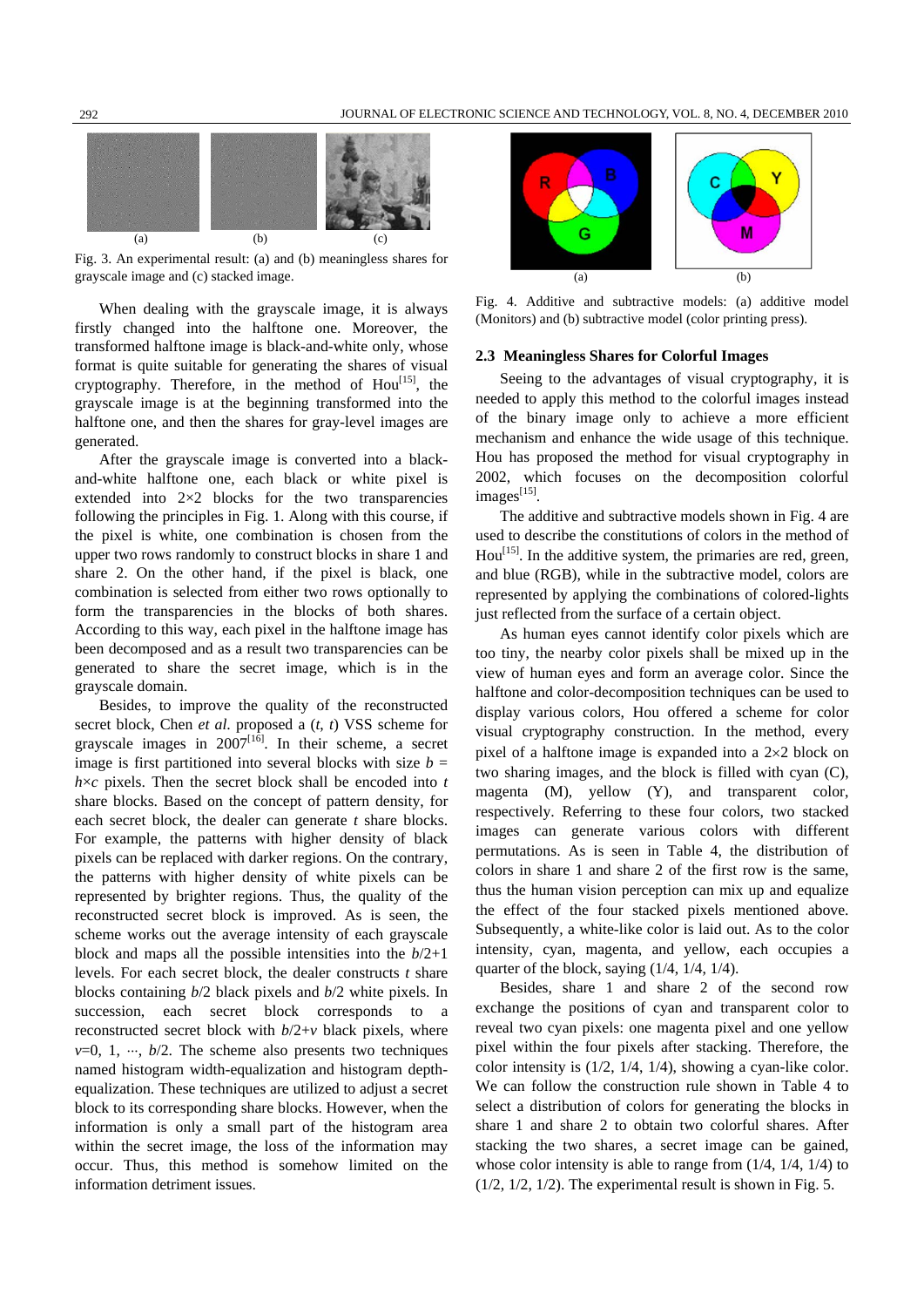

Table 4: Colorful shares for visual cryptography



Fig. 5. Experimental result: (a) and (b) meaningless colorful shares and (c) the stacked image.

Furthermore, when considering the security of the system, we can see that there are  $3! = 6$  combinations of each color distribution within a 2×2 block on share 1, which then can be used as the basis for generating the corresponding share 2 in turn. As for a  $512\times512$  secret image, the probability for figuring out the real content is  $1/2^{20.585}$ . This has led to the fact that it is difficult to crack visual cryptograms, so that the robust transmission of the data files on the Internet can be guaranteed.

Owing to this efficient mechanism in the colorful image domain, two meaningless transparencies can be stacked together to generate the secret image as in Fig. 5 without complex computation. As a result, this technique can be used to protect the authorization of certain art works or digital materials by embedding the shares into them. Moreover, with various colors within the images increasing the vision enjoyment, this technique has already been employed on the entertainment affairs, such like games and movies, which attract lots of human beings.

#### **2.4 Meaningless Shares for Progressive Images**

The secret images are not allowed to be viewed progressively in the traditional visual cryptography, for the secret images concerned in the previous methods are generally the one-meaning secret images, whose viewing system can only output either complete recovered-view images or with-nothing-but-noise ones. However, the one-meaning secret images are not suitable within all the fields in reality. Sometimes the secret images are slightly sensitive, while they still need to be recovered frequently, thus the progressive method is required to show the secret step by step. To make up the inconvenience of the traditional visual mechanism, the progressive method for visual cryptography is brought forward to achieve that each time one more share is stacked the secret image can be clearer on different levels. By offering the fuzzy viewing, Fang and  $\text{Lin}^{[2]}$  as well as Jin *et al.*<sup>[17]</sup> proposed progressive mechanisms for viewing the secret image step by step on different levels, the result of which is shown in Fig. 6.

This study employs a 256×256 half-tone image as the input image, where the threshold *n* is set to 6. In succession, a user who can collect all transparencies without doubt is able to reveal the content of original half-tone image. On the contrary, the participant who only owns a single transparency and has no access to other transparencies from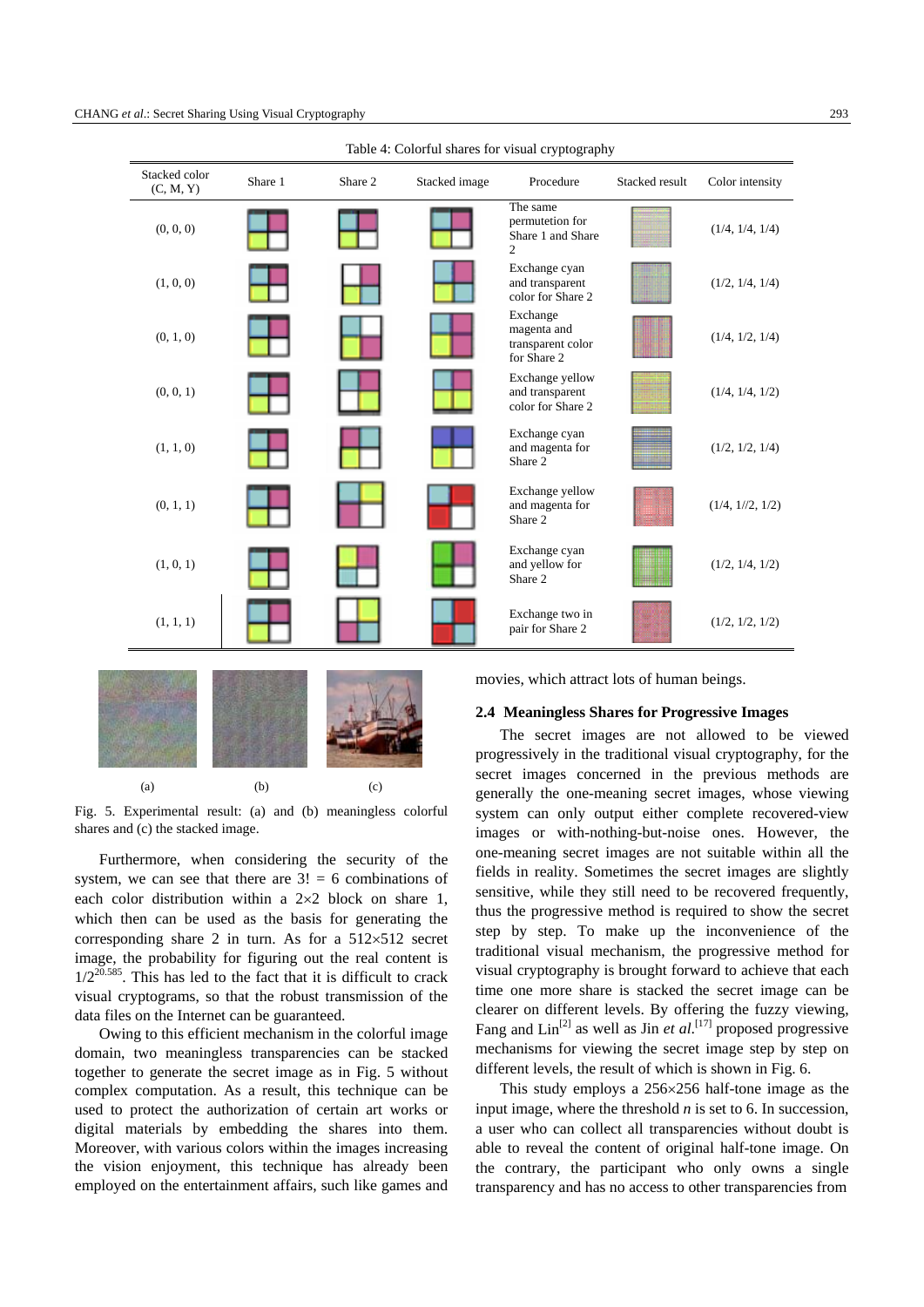

Fig. 6. Progressive mechanisms for viewing the secret image step by step on different levels: (a) meaningless share, (b) two shares, (c) three shares, (d) four shares, (e) five shares, and (f) six shares.

any other participants cannot obtain the original secret image. Conversely, if the user is able to collect several transparencies from other participants, then the stacked result develops progressively along with the increasing numbers of the stacked shares.

In the method of  $\text{Jin}^{[17]}$ , the shares are revealed by each resolution layer to construct a hierarchical structure. Thus the secret image of different resolutions can be restored by stacking the different numbers of shares. In this way, the decryption process is flexible enough to achieve the sensitive image recovering. Considering this method, it is divided into three parts. Firstly, the original images are converted into the grayscale images on the purpose of enabling applying the traditional visual cryptography here. Secondly, the grayscale/color space is transformed to the monochrome space, which guarantees the perfect restoration of the original image. Finally, the multiresolution mechanism is employed to decrypt images of varying quality.

In the traditional  $(k, n)$  visual cryptography, the secret image of single resolution is constructed only when the number of shares that are available just meets the threshold *k*. Evenly, if more than *k* shares are stacked, it does not add any new information to the revealed image. However, in the new progressive one, not only the reconstructed image is built by stacking the threshold number of shares, but also the resolution of the final image is enhanced by adding the other images.

Generally, shares are created randomly in order to obtain the maximum security. In the scheme of  $\text{Jin}^{[17]}$ , a single share is allowed to be shared across, while still retains the security request. This is really useful when a set of images requires to be shared and the security has to be guaranteed firmly. In this method, each pixel of the secret image is expanded into 4 sub-pixels for each share. Based on the (2, 2) visual cryptography scheme or other extensions, including common share visual cryptography methods or

perfect visual cryptography methods, the multi-resolution visual cryptography is realized. At first, *n* shares are created, among which one is picked in advance to act as the common share for the latter resolution. Then any of the *n*−1 shares remained together with the common share is used to reconstruct the secret image at a certain resolution. Within the  $(2, n)$  method, *I* denotes the secret image, while  $S_c$  is the common share. Therefore, given any  $k$  for  $k = 0, 1, \dots$ ,  $n-2$ ,  $I^k$  is gained by stacking  $S_c$  and  $S_k$  together, where  $I^k$  denotes *I* with different quality. That is to say,  $Resolution(I^0) \le Resolution(I^1) \le \cdots$ , Resolution( $I^{n-2}$ )  $\le$ Resolution (*I* ), which means that with the addition of shares, the stacked image can be meaningful with growing quality. What is more, for other secret images, the common share  $S_c$  can still be used to generate the embedded private image in this system. Therefore, a mechanism that displays sensitive images by advancing gradually is provided.

Under this environment, the secrets that are needed to be revealed frequently or sensitively in some cases can be extracted referring to this method. For example, in the message concealment and identification domains, if the secret image is only needed by some of the group members, the progressive mechanism can offer a chance for revealing the secret just with low quality, which can still be figured out anyway. Compared with the traditional complete one-meaning secret image mechanism, the progressive one furnishes a more flexible and convenient system for sharing secret securely.

# **3. Visual Cryptography for Meaningful Shares**

Even the visual cryptography can enjoy various advantages such as the low computation, free from the complex cryptography theories, and the without-key mechanism, its shares which are meaningless shall be suspicious to invaders. Thus, this technique can experience the malicious attacks, and the shares may be destroyed by the attackers. Therefore, instead of the noise-like shares, the meaningful shares are in great need to protect the security of the transmitted images. Owing to the steganography technique, which offers a way of secure protection for digital image, the meaningful shares are proposed to prevent malicious attackers from suspecting about the delivered image. It is achieved by embedding secret image in pre-selected meaningful ones called camouflage images.

#### **3.1 Meaningful Shares for Binary Images**

To deal with the meaningful shares for binary images in case of malicious attacks coming from the noisy shares, Hsu *et al*. proposed a screen based method to achieve this target<sup>[18]</sup>. The scheme is composed of three steps: the generation of basic screen blocks, the generation of screen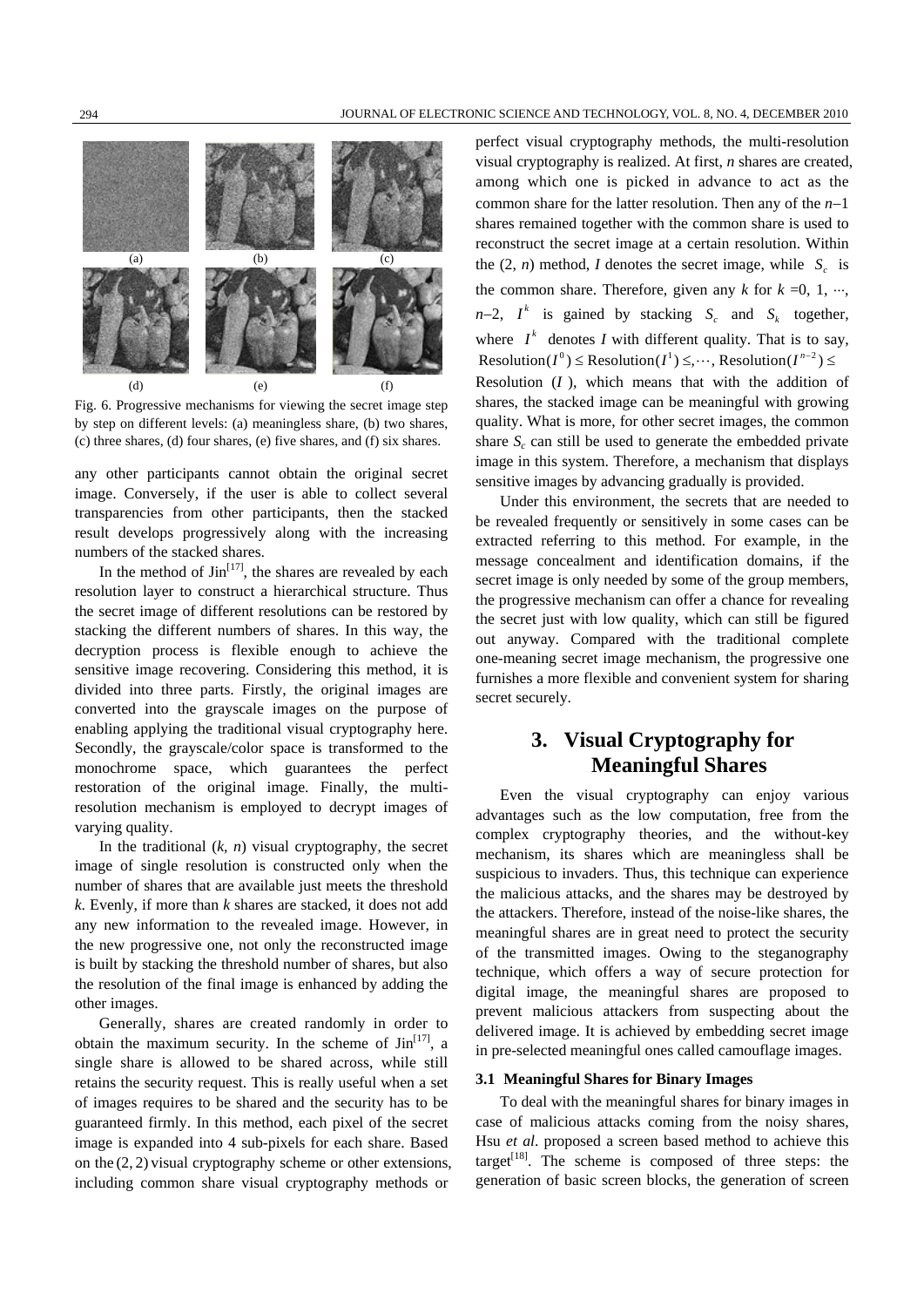block group, and the generation of screen images. During the whole process, the basic screen pairs are firstly obtained and then the target screen block is revealed. In succession, the secret image is combined with the target screen blocks to engender the final stego-image.

In the mechanism of Hsu *et al*., the first screen block of size  $m \times m$  is selected as  $S_1$  from a pool of screen blocks for generating a pair of basic screens. Note that the initial screen is always designed with a character that larger threshold values intersect with smaller ones for consideration of good image quality. Referring to this interleaving structure, it is helpful to generate uniformly distributed white and black pixels in order to show good quality of resultant images. By exploiting this property, the two basic screen blocks are combined to generate extended screen blocks of size 2*m*×2*m.* The extended blocks can be used to screen a cover image to perform secret embedding. At last, for a given group of extended screen blocks and a secret message, which is embedded into a cover image to make up the share, a secret-dependent screen image with the size that is the same as the cover one shall be generated. Then based on the traditional visual cryptography, the meaningful binary shares are gained, and the experimental results are given in Fig. 7.

Considering the convenience of the decoding process and binary images, the visual cryptography with meaningful shares can be applied to the authentication for the wireless communication, Internet verification, and other registration phases. It could be quite efficient because of its freedom of the password transferring, the special equipment, and the complicated decoding algorithm or steps. What is more, more contributions can be achieved by enlarging the capacity of the secret images within this mechanism.

#### **3.2 Meaningful Shares for Grayscale Images**

Seeing to the wide applications of the grayscale images, ensuring the meaningful shares to be applied to the visual cryptography in the grayscale domain is in demand. In 2003, Lin and  $Tsai<sup>[10]</sup>$  proposed a method to achieve this requirement faultlessly. Based on the previous mechanism of the visual cryptography, whose shares are meaningless, the new method can refer to a cover image to generate the meaningful shares by combining it with the original shares. As shown in Fig. 8, the secret "FCUCSIE" can be figured out by stacking the shares which are meaningful by embedding the cover image.

The embedding rule is stated in Table 5, in which the varying process of stacked images with shares is illustrated in detail.

Along with the characters of the cover image and the embedding rules, the meaningful shares are then obtained. In Fig. 9, an example is taken to demonstrate the whole mechanism of generating meaningful shares. As it is seen, firstly the sub-blocks of the meaningless original share,

which have been extended, are compared with those of the cover image. If it is "1" in the meaningless original share, then the corresponding block is set to be the same value with the cover image. Otherwise, if it is a "0" in the original share block, then the corresponding block of the final share is still 0.



Fig. 7. Experimental results of the mechanism of Hsu *et al*.: (a), (b), and (c) the meaningful binary shares and (d) the stacked result image.



Fig. 8. Meaningful shares for grayscale image.

Table 5: Rules of stacking images



Fig. 9. Construction of meaningful shares.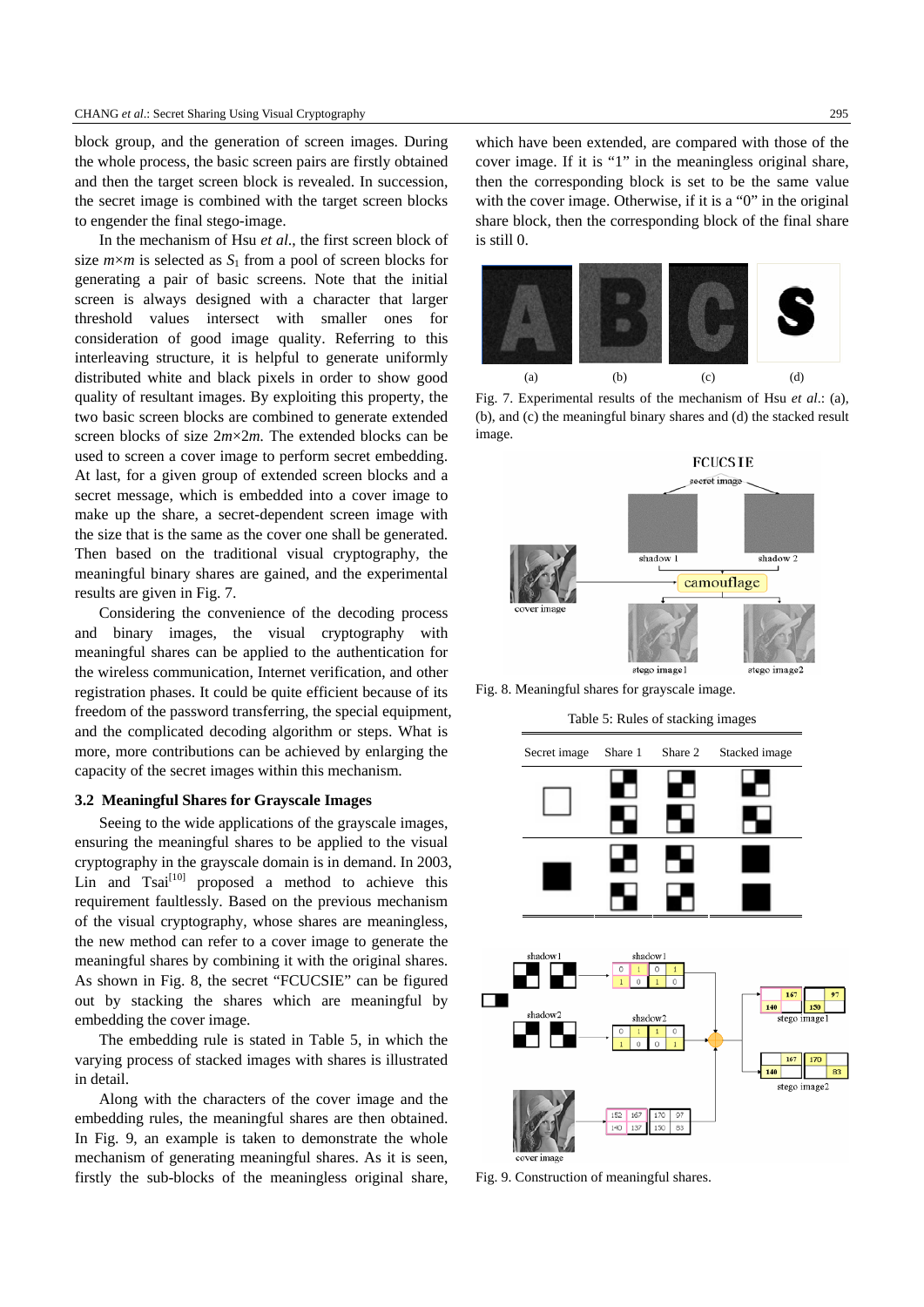

Fig. 10. Embedding of the intended cover image: (a) and (b) the grayscale shares and (c) the stacked image.

After the embedding of the intended cover image, shares of the secret images are represented as meaningful ones in the grayscale domain. It is obvious that, by applying the construction method, the secret image is preserved well all the same, the effect of which is shown in Fig. 10.

Furthermore, most of the previous (*t*, *n*) VC techniques can not reveal the secret completely. Recently, Lin and  $Chan<sup>[19]</sup>$  have proposed a visual cryptography method which achieves reversibility. It means whenever the involved participants collect *t* shares, the secret as well as the cover image can be reconstructed without any distortion. More securely, the scheme allows dealer to derive a set of *n* meaningful shares by employing the concept of steganography techniques.

In Lin and Chan's scheme, given a secret image, the dealer firstly converts it into an *m*-based representation. Without loss of generality, *m* can be chosen as 7. To reconstruct the cover image, for each pixel  $p_i$  of the cover image, dealer computes

$$
d=p_i \bmod m.
$$

Afterwards, the secret digits and parameter *d* are used as coefficients of the polynomial function:

$$
F(x) = (s_1 + s_2 x^1 + \dots + s_{t-1} x^{t-2} + dx^{t-1}) \bmod m
$$

where  $s_1, s_2, \ldots, s_{t-1}$  are the  $(t-1)$  secret digits. Therefore, the shares can be constructed by feeding secret keys  $k_i$  into *F*(*x*), where  $y_1 = F(k_1)$ ,  $y_2 = F(k_2)$ ,  $\cdots$ , and  $y_n = F(k_n)$ .

Since the embedding step may decrease the quality of camouflage images, dealer needs to perform the quantized step, in which dealer firstly computes the quantized value:

$$
Q = \lfloor p/m \rfloor \times m.
$$

After that, dealer adds the quantized value and data *yi* to obtain the camouflage images by the equation

$$
p_i = Q + y_i.
$$

In the revealing process, involved participants collect *t*-out-of-*n* shares to gain the secret image, reconstruct the cover image, and derive the polynomial function *F*(*x*) from the camouflage images. In succession, the participants obtain the share  $y'_i$  by computing  $y'_i = p'_i \text{ mod } m$ , and the secret image can be extracted from the (*t*−1) coefficients of  $F(x)$ . To obtain the pixel of the cover image, involved participants need to apply the quantized step to compute value *Q* firstly:

$$
Q=\left\lfloor p_i'/m\right\rfloor \times m.
$$

Consequently, the pixel of cover image is restored by employing the equation:

$$
p_i = Q + d.
$$

To avoid the suspicions of malicious attackers, which are caused by the noise-like shares, the meaningful shares can enhance the security of the whole secret transferring process. Thus, this method can be made use of in the identification and key management domains, during which the shares cannot avoid being seen by others.

#### **3.3 Meaningful Shares for Colorful Images**

Besides the images themselves, the color can also deliver more information in certain cases. Therefore, it is indeed necessary to make full use of the colorful images to transfer secret images among a group of people, which requests the application of meaningful shares for colorful images.

In 2008, Wu *et al*. proposed a color visual cryptography scheme to generate meaningful shares $[20]$ . To achieve the secure process, the meaningful shares are produced to avoid arousing the attention of hackers. In the proposed scheme, halftone technique, cover coding table, and secret coding table are utilized to generate two meaningful shares. There are four main procedures in this scheme. The first one is color halftone transformation, where the color image is transformed into a colorful halftone image. The second procedure is the pixel extraction process, where the pixels are retrieved from the color halftone image. Following it, there come the encoding and decoding procedures, respectively. On the purpose of generating shares, two *N*×*N*  cover images are employed to encode the *N*×*N* secret image and make two 2*N*×2*N* shares called share 1 and share 2. As it is concerned, share 1 is a meaningful share that appears just like the cover image 1, while share 2 is a meaningful share similar with the cover image 2. In the last, within the decoding procedure, the secret image can be easily figured out by stacking share 1 and share 2. Furthermore, in this scheme, there are two coding tables referred to in the encoding procedure, naming the cover coding table and the secret coding table. The cover coding table is responsible for the encoding process of cover image; on the other hand, the secret coding table is used to encode the secret image. Moreover, the secret coding table works in a color recognition way. For example, if one pixel of the transferred halftone image is green, then the ratio of pixel color must be  $100\%$ ,  $0\%$ , and  $100\%$  for C, M, and Y, respectively. By this way, each block in share 1 comes as the permutation of pixels: cyan, magenta, yellow, and white.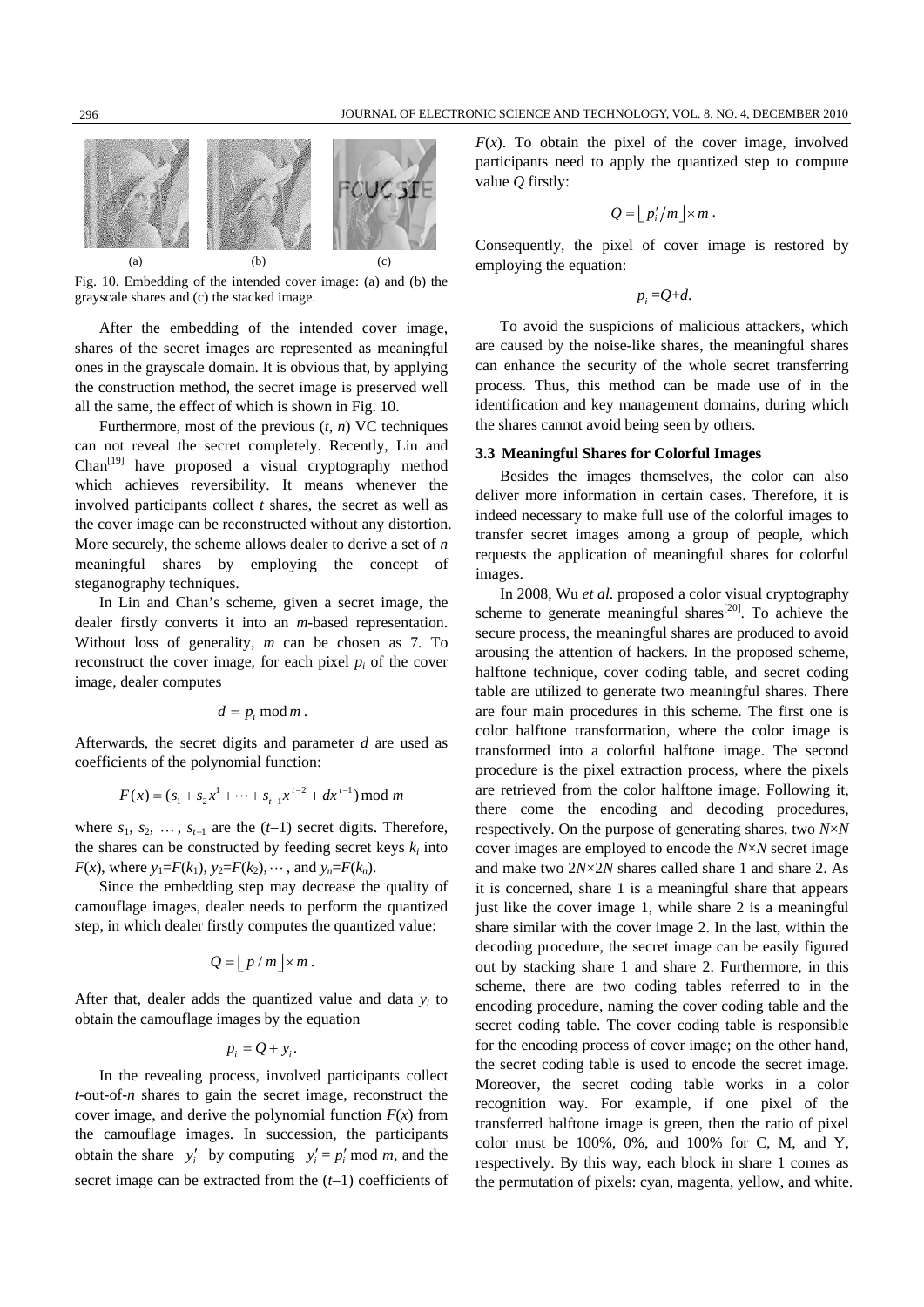Subsequently, the above rules are applied, and the coding table is used to produce block of share 2, where the permutation of the pixels is yellow, magenta, cyan, and white. When all the pixels have been processed, two shares are produced faultlessly. Each block of the two shares consists of C, M, Y, and W. Therefore, the secret image can be rapidly recognized according to the human visual system when the two shares are stacked.

The experimental results in Fig. 11 display the secret image obtained when stacking the two color meaningful shares. Following the illustrated mechanism offered by Wu *et al*., the visual cryptography system is made up, which demonstrates that the meaningful-share-scheme for colorful images is perfectly applicable and can build a high secure environment for the digital world.

Additionally, seeing to the attracting colorful images coming out as friendly to persons, this method has been widely used to make vision games or movies with high quality to entertain human life as well as accelerate the development of business affairs.

### **3.4 Meaningful Shares on Progressive Visual Cryptography**

Here the method with meaningful shares for progressive visual cryptography is introduced to simplify the management of the shares and enhance the security of the secret image<sup>[21]</sup>. Fang proposed a mechanism of generating meaningful shares for progressive visual cryptography in 2007 based on the cover-image-embedding concept, which is illustrated in Fig. 12.



Fig. 11. Secret image obtained by stacking the two color meaningful shares: (a), (b), and (c) the meaningful shares for color images; (d) the stacked image.



Fig. 12. Construction of meaningful shares for progressive mechanism.

Within this proposed method, there are two phases, of which the first one expands the original image, thus every pixel corresponds to a  $2\times2$  block. That is to say, if the size of the original image is 256×256, then the size of the expanded one is 512×512. Referring to Table 2, if the pixel value is black, then all pixels of the corresponding block are black; on the contrary, if the pixel is white, the corresponding block contains two white and two black pixels. After finishing this, the second phase of creating shares is carried out. In this process, each block of shares is generated by checking the stego-image.

As it is deduced in Table 6,  $S(x, y)$  denotes the pixel with coordinate  $(x, y)$  of the secret image, which is defined as white and black. While *S*′ represents the real type of the homologous pixel.  $C(x, y)$  shows the type of the cover image, which is classified as white and black. Then  $P_i$ provides the choices for the corresponding combination of the secret and cover images. For example, if the secret pixel value is black and the cover image pixel value is white, the block type can be randomly selected just by satisfying the fourth column *Pi*.

Table 6: Possibilities for paring the share pattern

| S(x, y) | S'           | C(x, y) | $P_i$                                                                                        |
|---------|--------------|---------|----------------------------------------------------------------------------------------------|
| B       | (1, 1, 1, 1) | B       | $(1, 1, 0, 0)$ $(1, 0, 1, 0)$ $(1, 0, 0, 1)$<br>$(0, 1, 1, 0)$ $(0, 1, 0, 1)$ $(0, 0, 1, 1)$ |
|         |              | W       | $(0, 0, 0, 0)$ $(1, 0, 0, 0)$ $(0, 1, 0, 0)$<br>$(0, 0, 1, 0)$ $(1, 1, 0, 0)$                |
|         | (1, 1, 0, 0) | B       | (1, 1, 0, 0)                                                                                 |
|         |              | W       | $(0, 0, 0, 0)$ $(1, 0, 0, 0)$ $(0, 1, 0, 0)$                                                 |
|         | (1, 0, 1, 0) | B       | (1, 0, 1, 0)                                                                                 |
|         |              | W       | $(0, 0, 0, 0)$ $(1, 0, 0, 0)$ $(0, 1, 0, 0)$                                                 |
|         | (1, 0, 0, 1) | B       | (1, 0, 1, 0)                                                                                 |
|         |              | W       | $(0, 0, 0, 0)$ $(1, 0, 0, 0)$ $(0, 0, 1, 0)$                                                 |
| W       | (0, 1, 1, 0) | B       | (0, 1, 1, 0)                                                                                 |
|         |              | W       | $(0, 0, 0, 0)$ $(0, 1, 0, 0)$ $(0, 0, 0, 1)$                                                 |
|         | (0, 1, 0, 1) | B       | (0, 1, 0, 1)                                                                                 |
|         |              | W       | $(0, 0, 0, 0)$ $(0, 1, 0, 0)$ $(0, 0, 0, 1)$                                                 |
|         | (0, 0, 1, 1) | B       | (0, 0, 1, 1)                                                                                 |
|         |              | W       | $(0, 0, 0, 0)$ $(0, 0, 1, 0)$ $(0, 0, 0, 1)$                                                 |



Fig. 13. Experimental result comparison: (a) the meaningful share and (b), (c), (d), (e), and (f) the progressive stacked images.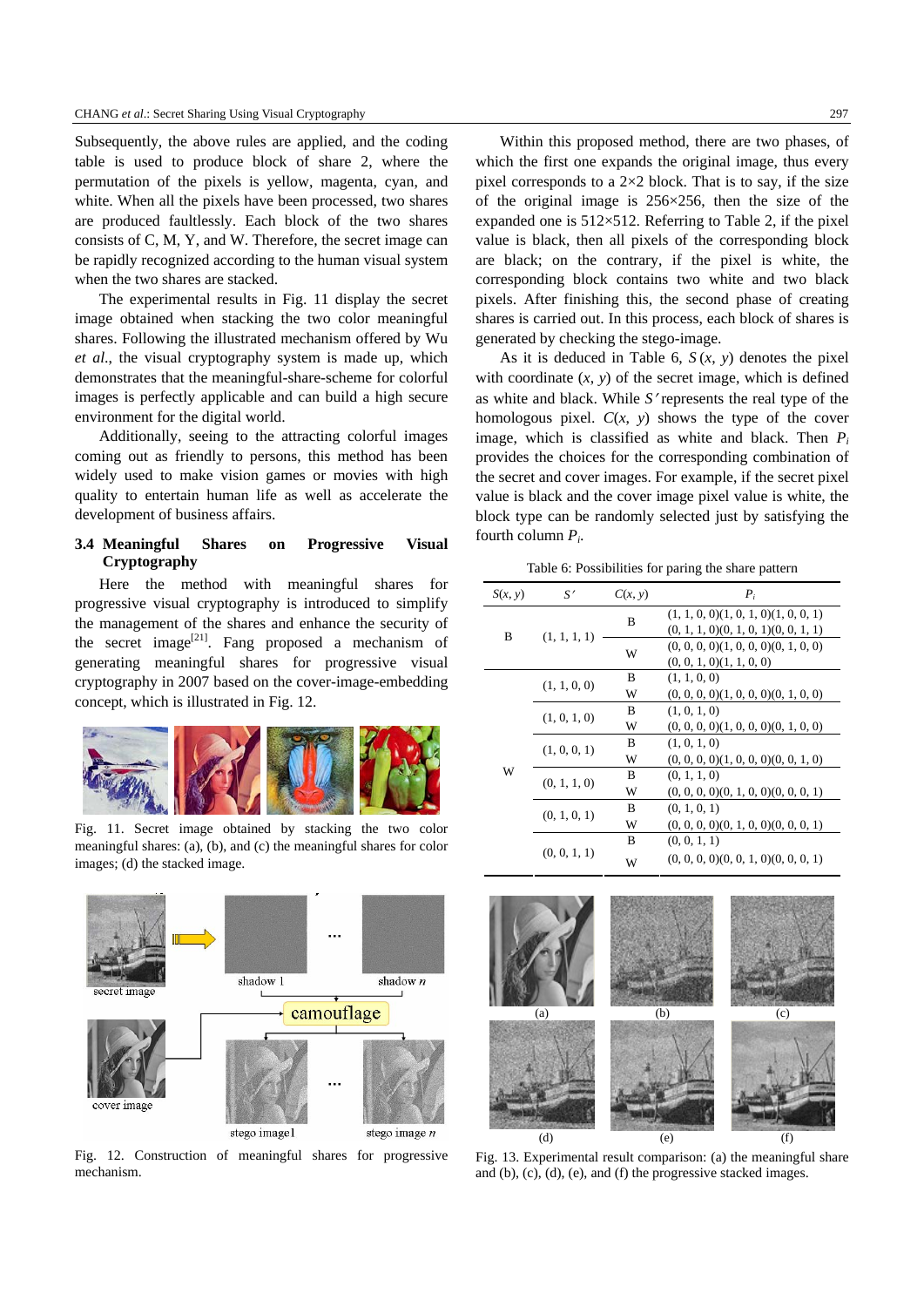Compared with the previous method for progressive visual cryptography with meaningless shares, this method employing the meaningful shares can withstand the malicious attacks coming from the suspicious invaders caused by the noise-like shares. Following this mechanism, the meaningful shares can moreover be used to generate the secret step by step without being influenced by the cover image itself. The experimental result is shown in Fig. 13, demonstrating that the progressive visual cryptography mechanism with meaningful shares can be achieved perfectly.

By preserving the meaningful shares, no one can easily figure out which is the share and which is the pure image. Therefore, when dealing with the sensitive secret image sharing issues, the secret provider can take this mechanism to reveal the real secret gradually without having to collect all the shares or causing the suspicions of attackers. Corresponding to these advantages, the meaningful shares visual cryptography can be used in the key management, the authorization, and login systems, which can be conveniently and quickly completed by low computation.

## **4. Conclusions**

Owing to the wide applications of the Internet technology, the security of data has become a pivotal factor nowadays. Compared with traditional cryptography methods, the visual cryptography mechanism which is based on the human vision system can achieve low computation and get rid of the complex encryption knowledge. In addition, without perplexing procedure for constructing keys, the visual cryptography method can withstand the danger of losing session keys, brute-force attacks for trying the session keys, and the intercepting attacks which aim at compromising the information for generating keys. Therefore, considering the advantages of this light-weight cryptography method, secret images of binary, grayscale, and colorful ones can be applied to this field to achieve the group keeping mechanism, during which no one can have access to the secret, thus enhancing the security of the transferred data. Seeing to the progressive mechanism, the sensitive secret images can achieve the convenient recovering process without having to gather all the shares together when it is needed to reveal the secret frequently. Along with the characteristics discussed, visual cryptography can be applied to the key management, message concealment, authorization, identification, and entertainment fields. Owing to this efficient and robust mechanism, many complex applications in the past can meet a new age.

#### **References**

[1] M. Naor and A. Shamir, "Visual cryptography," in *Proc. of Advances in Eurocrypt 94'*, Perugia, Italy, 1994, pp. 1-12.

- [2] W.-P. Fang and J.-C. Lin, "Progressive viewing and sharing of sensitive images," *Pattern Recognition Image Analysis*, vol. 16, no. 4, pp. 638-642, 2006.
- [3] C. C. Thien and J.-C. Lin, "An image-sharing method with user-friendly shadow images," *IEEE Trans. on Circuits and Systems for Video Technology*, vol. 13, no. 12, pp. 1161-1169, 2003.
- [4] S.-K. Chen and J.-C. Lin, "Fault-tolerant and progressive transmission of images," *Pattern Recognition*, vol. 38, no. 12, pp. 2466-2471, 2005.
- [5] T. Hofmeister, M. Krause, and H. U. Simon, "Contrastoptimal *k* out of *n* secret sharing schemes in visual cryptography," *Theoretical Computer Science*, vol. 240, no. 3, pp. 471-485, 2000.
- [6] W.-P. Fang and J.-C. Lin, "Visual cryptography with extra ability of hiding confidential data," *Journal of Electronic Imaging*, vol. 15, no. 2, pp. 1-7, 2006.
- [7] A. Shamir, "How to share a secret," *Communications of the ACM*, vol. 22, pp. 612-613, 1979.
- [8] Y.-C. Hou, F. Lin, and C.-Y. Chang, "A new approach on 256 color secret image sharing technique," *MIS Reviews*, no. 9, pp. 89-105, Dec. 1999.
- [9] G. Ateniese, C. Blundo, A. D. Santis, and D. R. Stinson, "Visual cryptography for general access structures," *Information and Computation*, vol. 129, no. 2, pp. 86-106, 1996.
- [10] C.-C. Lin and W.-H. Tsai, "Visual cryptography for gray-level images by dithering techniques," *Pattern Recognition Letters*, vol. 24, no. 1-3, pp. 349-358, 2003
- [11] W. Stalling, *Cryptography and Network Security: Principles and Practices*, New Jersey: Prentice Hall, 2010.
- [12] R. Lukac and K. N. Plataniotis, "Bi-level based secret sharing for image encryption," *Pattern Recognition*, vol. 38, no. 5, pp. 767-772, 2005.
- [13] R. Lukac and K. N. Plataniotis, "Digital image indexing using secret sharing schemes: a unified framework for single-sensor consumer electronics," *IEEE Trans. on Consumer Electronics*, vol. 51, no. 3, pp. 908-916, 2005.
- [14] L.-H. Chen and C.-C. Wu, "A study on visual cryptography," *Master Thesis, National Chiao Tung University*, Taiwan, 1998.
- [15] Y.-C. Hou, "Visual cryptography for color image," *Pattern Recognition*, vol. 36, no. 7, pp. 1619-1629, 2003.
- [16] Y.-F. Chen, Y.-K. Chan, C.-C. Huang, M.-H. Tsai, and Y.-P. Chu, "A multiple-level visual secret-sharing scheme without image size expansion," *Information Sciences*, vol. 177, pp. 4696-4710, Nov. 2007.
- [17] D. Jin, W.-O. Yan, and M. S. Kankanhalli, "Progressive color visual cryptography," *Journal of Electronic Imaging*, vol. 14, no. 3, pp. 1-13, 2005.
- [18] C.-Y. Hsu, C.-S. Lu, and S.-C. Pei, "Joint screening halftoning and visual cryptography for image protection," in *Proc. of International Workshop on Digital Watermarking*, Jeju Island, Korea, 2006, pp. 212-225.
- [19] P.-Y. Lin and C.-S. Chan, "Invertible secret image sharing with steganography," *Pattern Recognition Letters*, [doi:10.1016/j.patrec.2010.01.019](http://dx.doi.org/10.1016/j.patrec.2010.01.019), 2010.